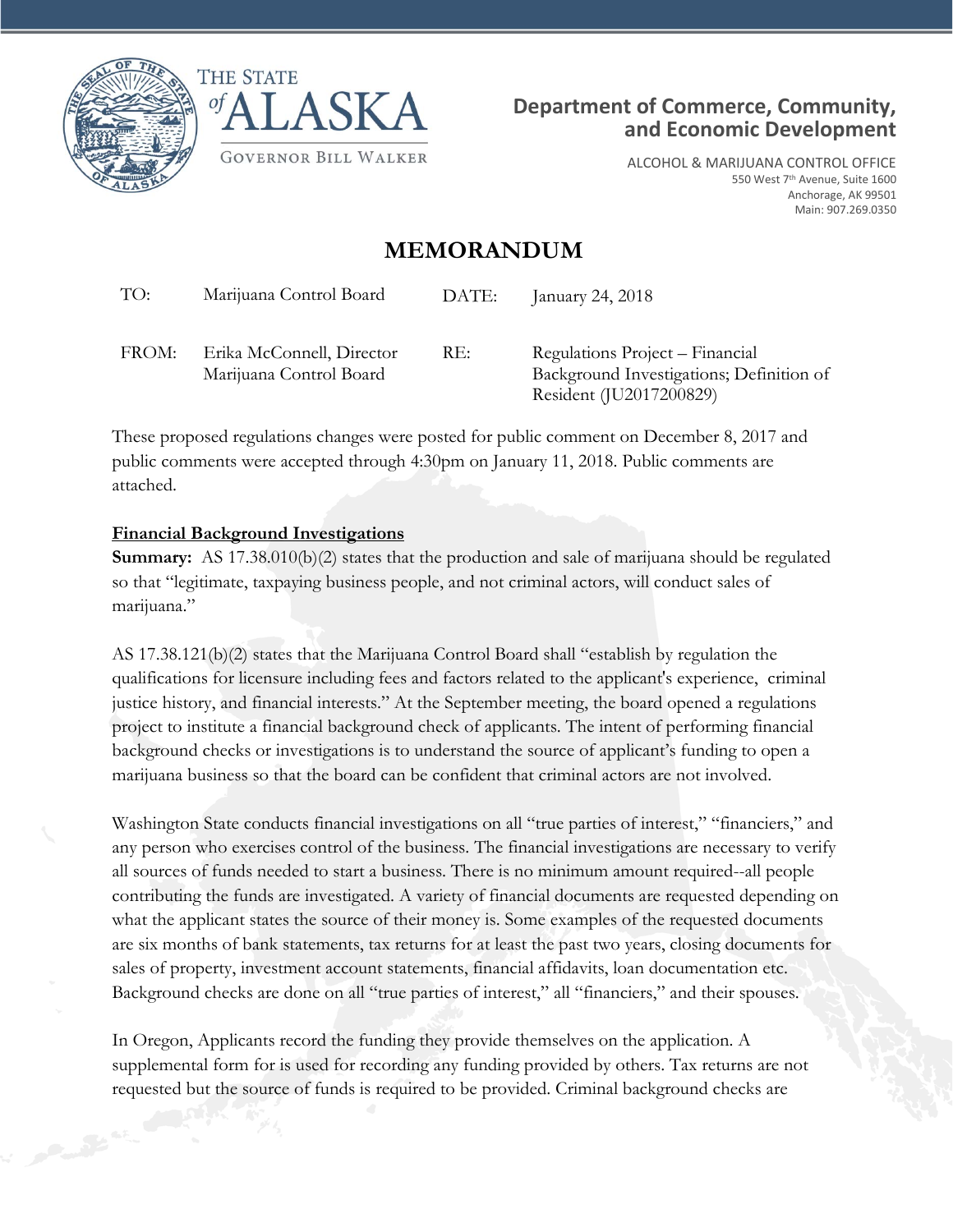Regulations Project: Background Investigations; Definition of Resident MCB January 24, 2018 Page 2

mandatory for any person with an ownership interest and for a person with a financial interest greater than 10%. Criminal background checks are discretionary for all others with a financial interest but they run checks on anyone who has contributed \$50,000 or more to the business.

In Colorado, anyone who loans or gives money, inventory, furniture, or equipment to or for use in the business, or who will receive money or profits from the business must be listed along with their SSN and interest. Copies of all notes, security instruments, any written agreements, and details of any oral agreements by which any person will share in the profit or gross proceeds of the establishment must be provided. Financial statements, banking and investment account information, and tax information must be provided, and a waiver to allow investigators to be provided with related information must be signed.

In developing language for this proposed regulation, it became increasingly clear that the criteria for who is a licensee needed to be further developed. The board has developed a regulatory system whereby licensees are required to meet certain standards: namely residency and criminal history standards. The other states generally tie the financial investigation to the criminal history investigation, as this is one means of determining any connection between a marijuana business and criminal enterprises, gangs, and cartels. The financial investigation is another means. In Alaska, the board has statutory authority to perform criminal background checks only on prospective licensees. The board could not require a criminal background check on a person who finances a marijuana business if that person was not designated as a licensee.

The attached proposal clarifies that a person other than a licensee may not have an ownership interest or a controlling interest, in addition to not having a direct or indirect financial interest, in a licensed business. The definition of "direct or indirect financial interest" is modified to provide additional clarity—the proposed language is mostly borrowed from the state of Oregon's code. A modification to the definition of "controlling interest" is proposed and a new definition for "ownership interest" is proposed.

The board would set what financial history information it requires through modification of the MJ-09 form (Statement of Financial Interest). The board asked for a draft MJ-09 to contemplate what sorts of financial documents would be required, which is attached. Should this regulation be adopted, I recommend that a revised MJ-09 be reviewed by appropriate personnel in the Division of Banking and Securities (DCCED) before being finalized.

**Recommendation:** Continue discussion to clarify how the board wishes to ensure that criminal actors are not involved in the production and sale of marijuana. If desired, form a subcommittee to work further on the draft.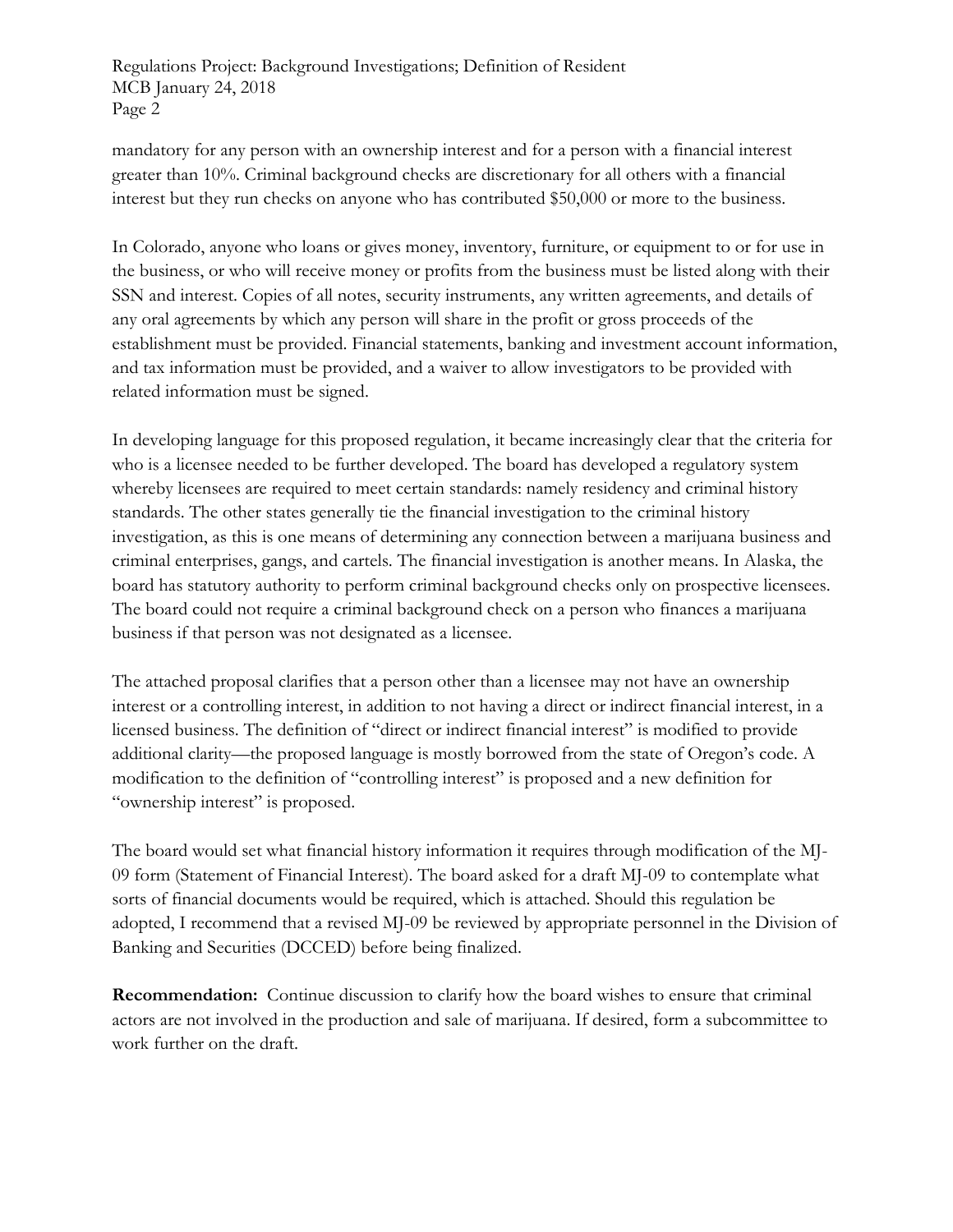Regulations Project: Background Investigations; Definition of Resident MCB January 24, 2018 Page 3

## **Definition of Resident**

**Summary:** As the board is aware, all licensees must be residents of Alaska, and "resident of the state" is defined in  $3$  AAC  $306.015(e)(2)$  as

a person who meets the residency requirement under AS 43.23 for a permanent fund dividend in the calendar year in which that person applies for a marijuana establishment license under this chapter.

This is somewhat confusing for two reasons: 1) the residency requirement that is evaluated through the PFD is for the prior year; and 2) license applicants who apply in January through May (approximately) would not know their PFD application status for that calendar year. It is likely that in this situation, staff has actually been checking PDF eligibility for the prior year.

With the changes proposed in this regulations project, the most current PFD information will be used to determine residency.

**Recommendation:** The change to this definition is wrapped into changes in the financial background investigation project because both projects make changes to the same section (3 AAC 306.015(e)). If the board is not ready to adopt the financial background investigation project but wishes to adopt the change to the definition of resident, the board should move to adopt the changes to the definition of resident as shown in the attached draft even though it would modify a different section ((e)(2) in current regulations as opposed to (e)(3) in draft proposal), as the public has notified of the board's proposal and been given the opportunity to comment.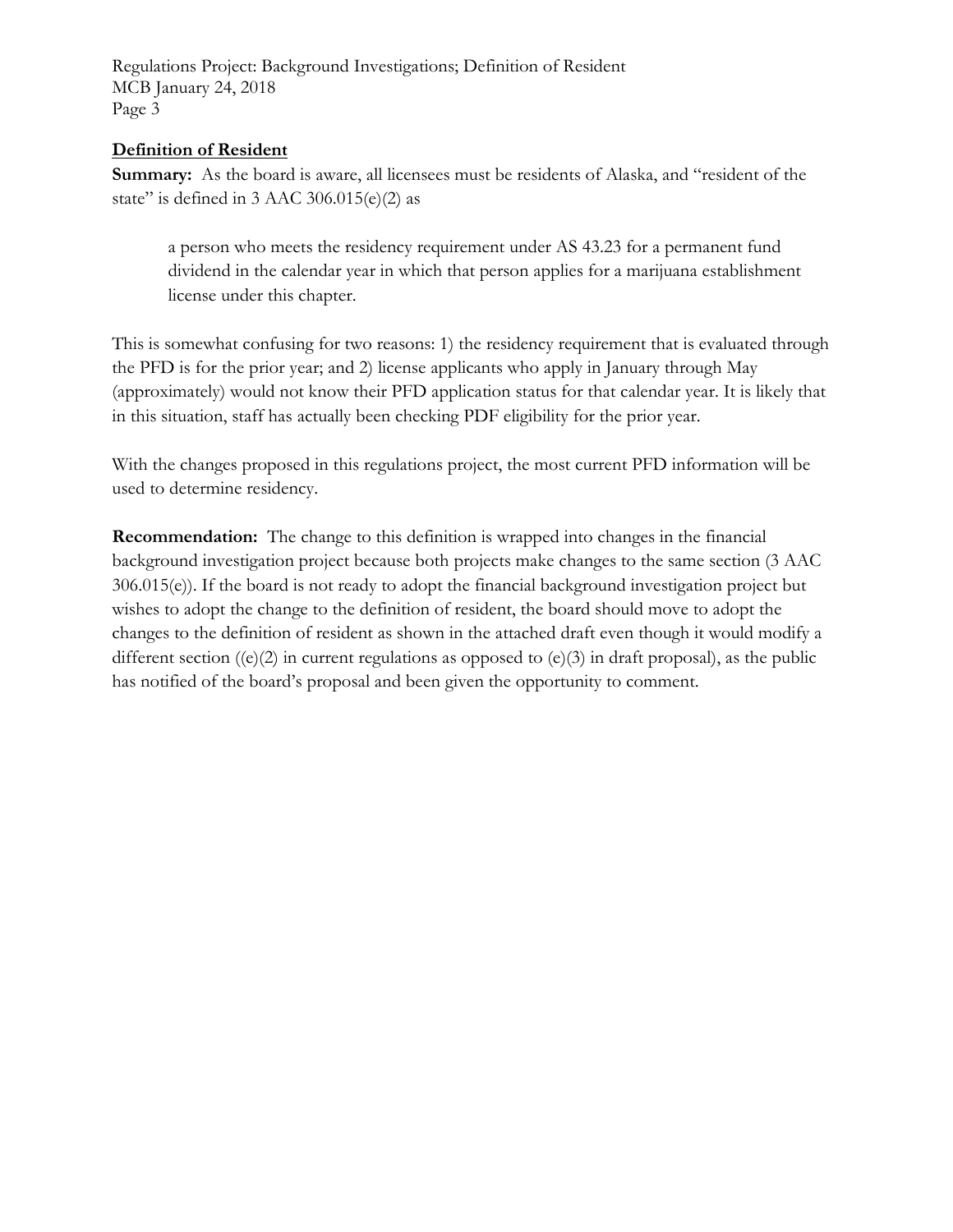(Words in **boldface and underlined** indicate language being added; words [CAPITALIZED AND BRACKETED] indicate language being deleted.)

3 AAC 306.015(a) is amended to read:

(a) The board will issue each marijuana establishment license to a specific individual, to a partnership, including a limited partnership, to a limited liability company, to a corporation, or to a local government. A person other than a licensee may not have a direct or indirect financial interest**, ownership interest, or controlling interest** in the business for which a marijuana establishment license is issued.

3 AAC 306.015(e) is repealed and readopted to read:

(e) In this section,

(1) "direct or indirect financial interest" means

(A) having a financial interest in the business of \$20,000 or more;

(B) having an interest in the business such that the performance of the

business causes, or could reasonably be anticipated to cause, financial benefit or hardship

(C) lending money, real property or personal property to a licensee for the use in the business;

(D) giving money, real property or personal property to a licensee for use in the business; or

(E) being the spouse or cohabitant of a licensee;

(2) notwithstanding (1) above, "direct or indirect financial interest" does not include a person's right to receive

1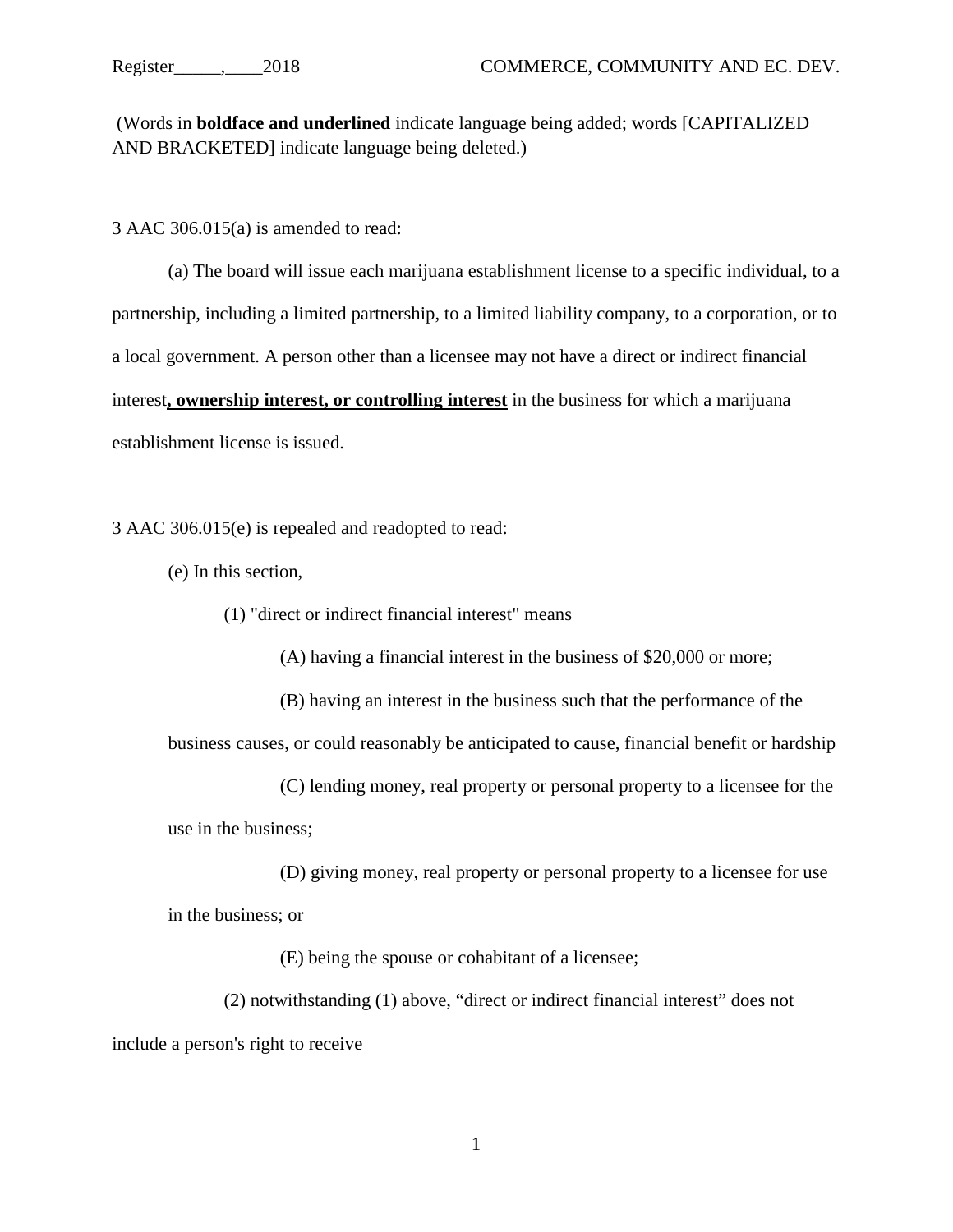(A) rental charges on a graduated or percentage lease-rent agreement for real estate leased to a licensee; or

(B) consulting fee from a licensee for services that are allowed under this chapter;

(3) "resident of the state" means a person who currently meets the residency requirement under AS 43.23 for a permanent fund dividend.

| <b>Authority:</b> AS 17.38.010 | AS 17.38.150 | AS 17.38.200 |
|--------------------------------|--------------|--------------|
| AS 17.38.070                   | AS 17.38.190 | AS 17.38.900 |
| AS 17.38.121                   |              |              |

3 AAC 306.020(b)(4) is amended to read:

(4) for each person listed in compliance with (2) of this subsection, a statement of financial interest on a form the board prescribes **and financial history information required by** 

## **the board**;

3 AAC 306.990(b) (14) is amended read:

(14) "controlling interest" means ownership or control of

(A) 50 percent or more of the ownership interest or voting shares of **an** 

**entity** [A CORPORATION]; or

(B) less than 50 percent if a person and family members jointly exert actual control as demonstrated by

(i) making decisions for the **entity** [CORPORATION] without

independent participation of other owners;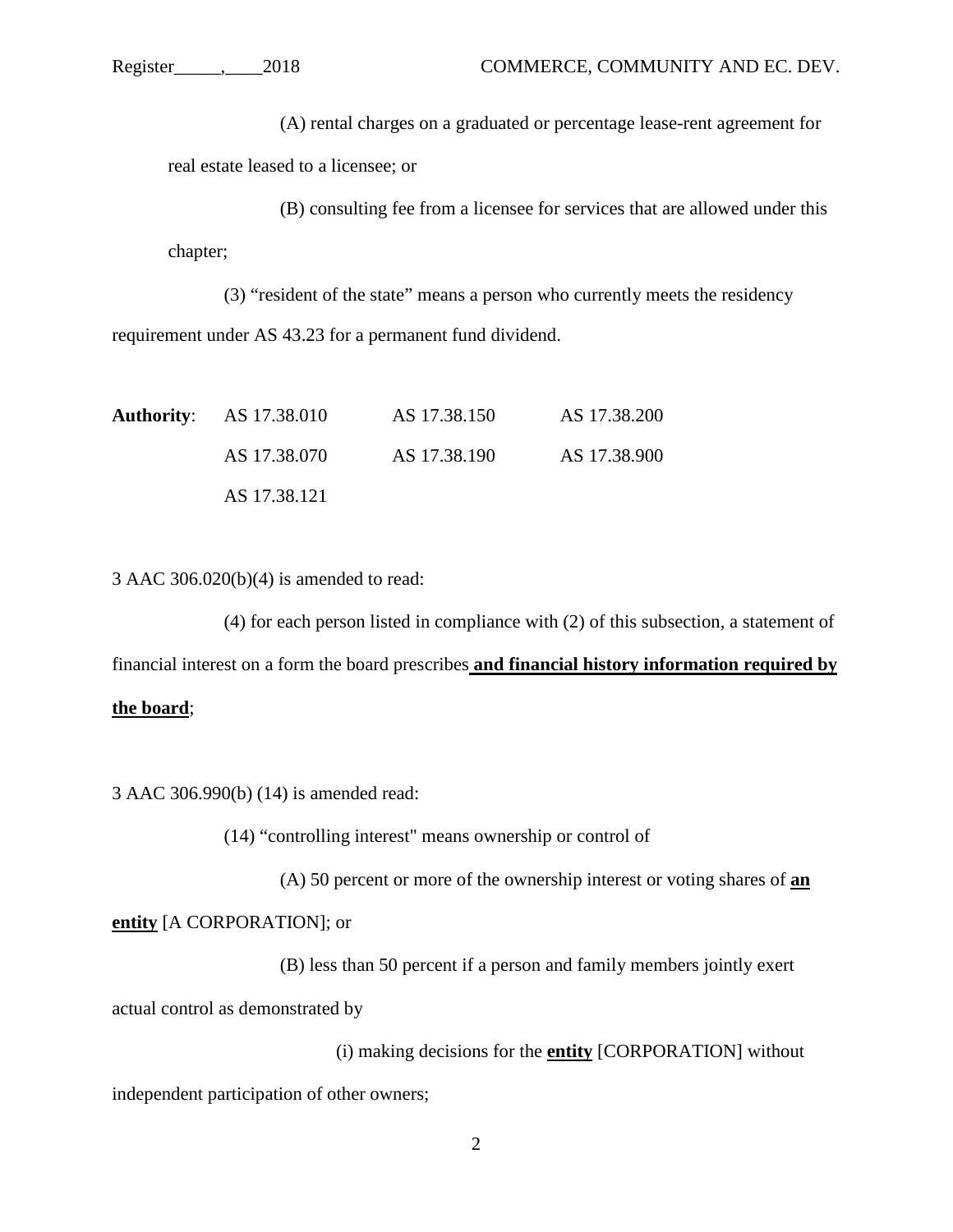(ii) exercising day-to-day control over the **entity's**

[CORPORATION'S] affairs;

(iii) disregarding formal legal requirements;

(iv) using **entity** [CORPORATION] funds for personal expenses

or investments, or intermingling **entity** [CORPORATION] finances with personal finances; or

(v) taking other actions that indicate the **entity** [CORPORATION]

is a mere instrumentality of the individual;

3 AAC 306.990(b) is amended to add a new paragraph to read:

(31) "ownership interest" is indicated by the following behaviors, benefits, or obligations:

(A) Any person or legal entity, other than an employee or agent acting under the direction of the owner, that exercises control over, or is entitled to exercise control over, the business;

(B) Any person or legal entity, other than an employee or agent acting under the direction of the owner, that incurs, or is entitled to incur, debt or similar obligations on behalf of the business;

(C) Any person or legal entity, other than an employee or agent acting under the direction of the owner, that enters into, or is entitled to enter into, a contract or similar obligations on behalf of the business; or

(D) Any person or legal entity identified as the lessee of the premises proposed to be licensed.

3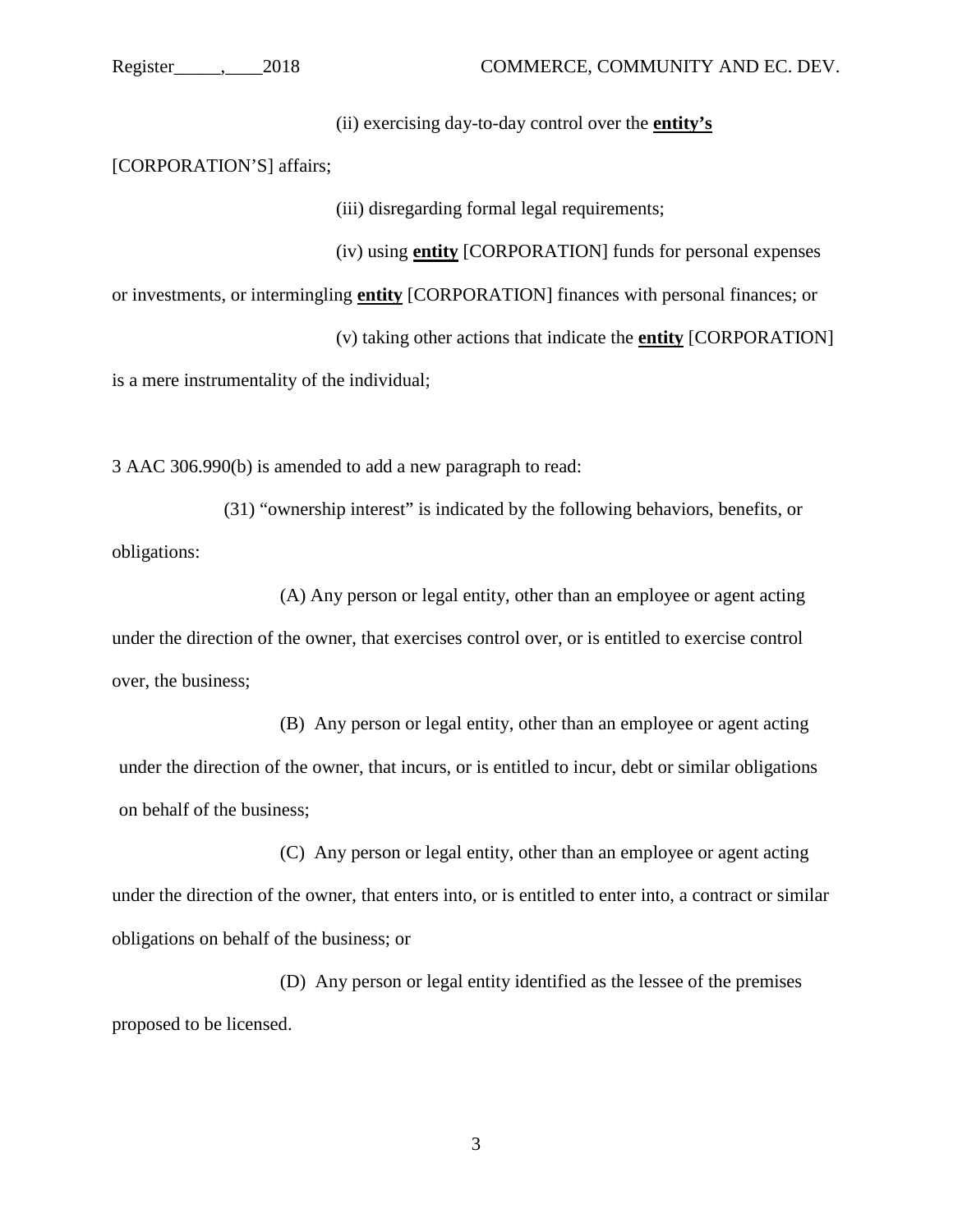3 AAC 306.015(b) is amended to read:

(b): The board will not issue **a new license or transfer** a marijuana establishment license to

(1) an individual or a sole proprietorship unless the individual or proprietor is a resident of the state;

(2) a partnership unless each partner is a resident of the state;

(3) a limited liability company unless the limited liability company is a resident of

the state; or

(4) a corporation unless the corporation is incorporated or qualified to do business in the state and each shareholder is a resident of the state.

| <b>Authority:</b> AS 17.38.010 | AS 17.38.150 | AS 17.38.200 |
|--------------------------------|--------------|--------------|
| AS 17.38.070                   | AS 17.38.190 | AS 17.38.900 |
| AS 17.38.121                   |              |              |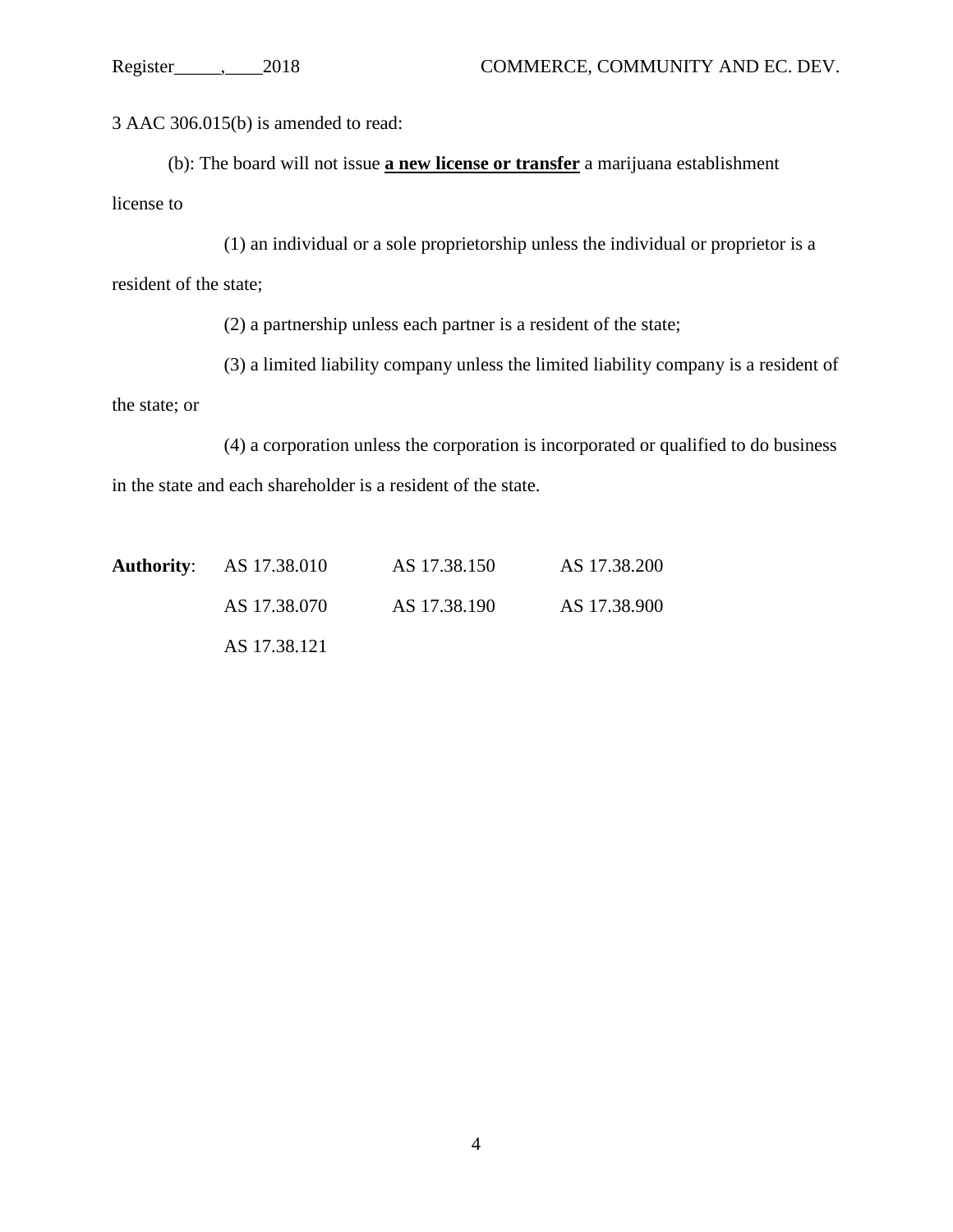

Alcohol and Marijuana Control Office 550 W 7th Avenue, Suite 1600 Anchorage, AK 99501 [marijuana.licensing@alaska.gov](mailto:marijuana.licensing@alaska.gov) <https://www.commerce.alaska.gov/web/amco> Phone: 907.269.0350

## **Alaska Marijuana Control Board**

# **Form MJ-09: Statement of Financial Interest**

#### **What isthisform?**

A statement of financial interest completed by each proposed licensee (as defined in 3 AAC 306.020(b)(2)) is required for all marijuana establishment license applications, per 3 AAC 306.020(b)(4). A person other than a licensee may not have direct or indirect financial interest (as defined in 3 AAC 306.015(e)(1)), ownership interest, or controlling interest in the business for which a marijuana establishment license is issued, per 3 AAC 306.015(a).

#### **What must be submitted with this form?**

- Bank statements for the last six months for all bank accounts held by proposed licensee.
- Investment account statements for last six months for all investment accounts held by proposed licensee.
- Tax returns of proposed licensee for last two years.
- Loan agreements for any loans made to proposed licensee.
- Details of any oral agreements with any person who will share in the profits or gross proceeds of the business.
- Any other documents that explain funding sources listed in Section 3 below.

**This form must be completed and submitted to AMCO's main office by each proposed licensee before any license application will be considered complete.**

## Section 1 – Establishment Information

Enter information for the business seeking to be licensed, as identified on the license application.

| Licensee:                 | <b>License Number:</b> |        |  |      |  |
|---------------------------|------------------------|--------|--|------|--|
| <b>License Type:</b>      |                        |        |  |      |  |
| <b>Doing Business As:</b> |                        |        |  |      |  |
| <b>Premises Address:</b>  |                        |        |  |      |  |
| City:                     |                        | State: |  | ZIP: |  |

## Section 2 – Individual Information

Enter information for the individual licensee or affiliate.

| Name:  |                       |  |
|--------|-----------------------|--|
| Title: |                       |  |
| SSN:   | <b>Date of Birth:</b> |  |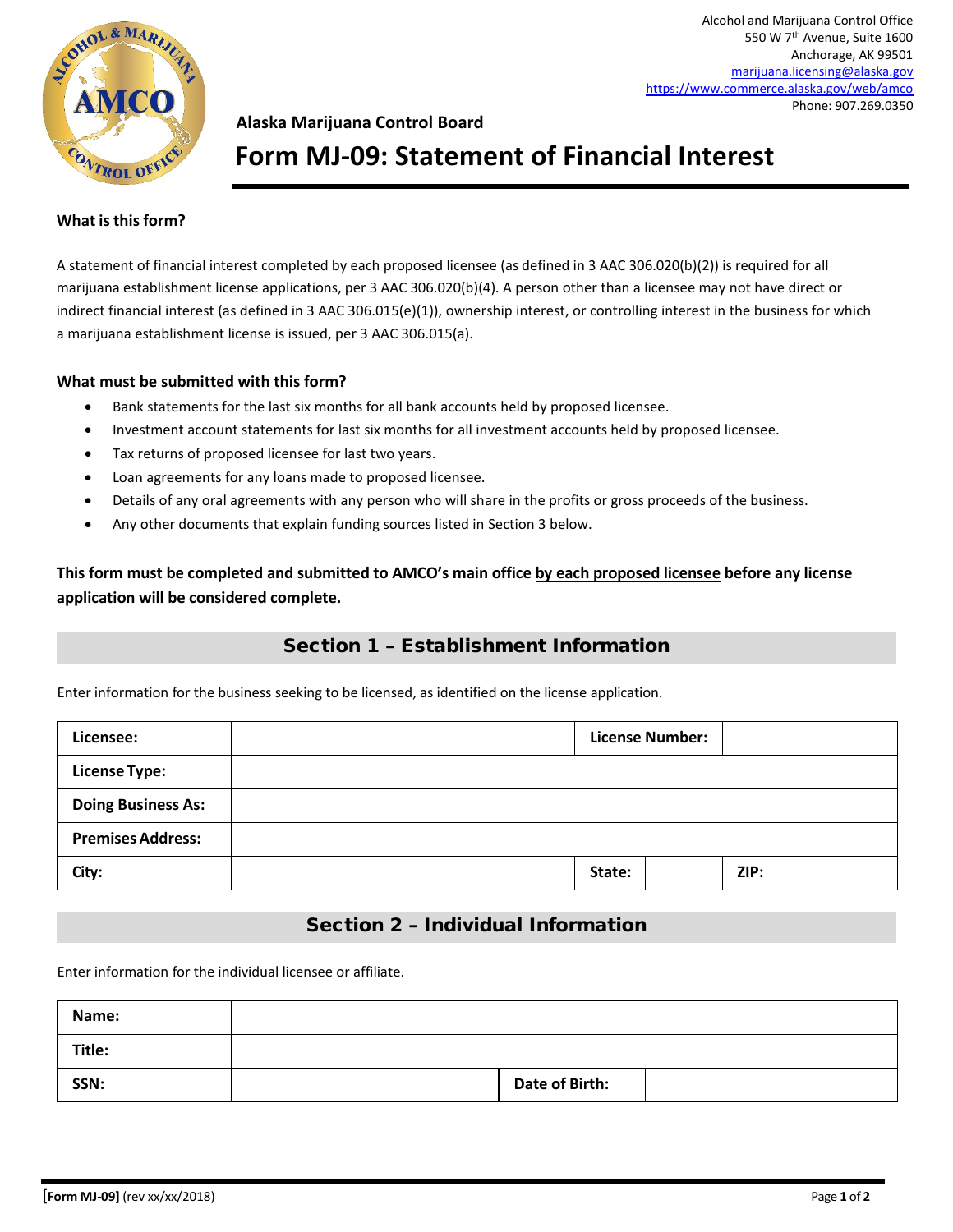

### Section 3 – Funding Sources

| <b>Total funding contributed to business</b> |                   |                                                     |  |                                                        |  |
|----------------------------------------------|-------------------|-----------------------------------------------------|--|--------------------------------------------------------|--|
|                                              |                   | Source of funds (use additional sheet if necessary) |  |                                                        |  |
| Name of source <sup>1</sup>                  | Type <sup>2</sup> |                                                     |  | Amount <sup>3</sup> (total must equal amount<br>above) |  |
|                                              |                   |                                                     |  |                                                        |  |
|                                              |                   |                                                     |  | \$                                                     |  |
|                                              |                   |                                                     |  | \$                                                     |  |
|                                              |                   |                                                     |  |                                                        |  |
|                                              |                   |                                                     |  | \$                                                     |  |

 $1$  Name of the source of funds, such as the person who loaned money, a bank account holding investment income, etc.

<sup>2</sup> Identify type of funds, such as savings, profits from another business, employment income, loan, gift, etc.

 $3$  The amount of funding from this source.

## Section 4 – Certifications

I certify that no person other than a proposed licensee listed on my marijuana establishment license application has a direct or indirect financial interest, as defined in 3 AAC 306.015(e)(1), ownership interest, or controlling interest in the business for which a marijuana establishment license is being applied for.

I further certify that any ownership change shall be reported to the board as required under 3 AAC 306.040.

I understand that my fingerprints will be used to check the criminal history records of the Federal Bureau of Investigation (FBI), and that I have the opportunity to complete or challenge the accuracy of the information contained in the FBI identification record. *The procedures for obtaining a change, correction, or updating an FBI identification record are set forth in Title 28, CFR, 16.34.*

I declare under penalty of unsworn falsification that this form, including all accompanying schedules and statements, is true, correct, and complete.

\_\_\_\_\_\_\_\_\_\_\_\_\_\_\_\_\_\_\_\_\_\_\_\_\_\_\_\_\_\_\_\_\_\_\_\_\_\_\_\_ \_\_\_\_\_\_\_\_\_\_\_\_\_\_\_\_\_\_\_\_\_\_\_\_\_\_\_\_\_\_\_\_\_\_\_\_\_\_\_\_

Signature of licensee Notary Public in and for the State of Alaska

\_\_\_\_\_\_\_\_\_\_\_\_\_\_\_\_\_\_\_\_\_\_\_\_\_\_\_\_\_\_\_\_\_\_\_\_\_\_\_\_ My commission expires: \_\_\_\_\_\_\_\_\_\_\_\_\_\_\_\_\_\_\_

Printed name of licensee

Subscribed and sworn to before me this \_\_\_\_\_ day of \_\_\_\_\_\_\_\_\_\_\_\_\_\_\_\_\_\_\_\_\_\_\_\_\_\_\_, 20\_\_\_\_\_.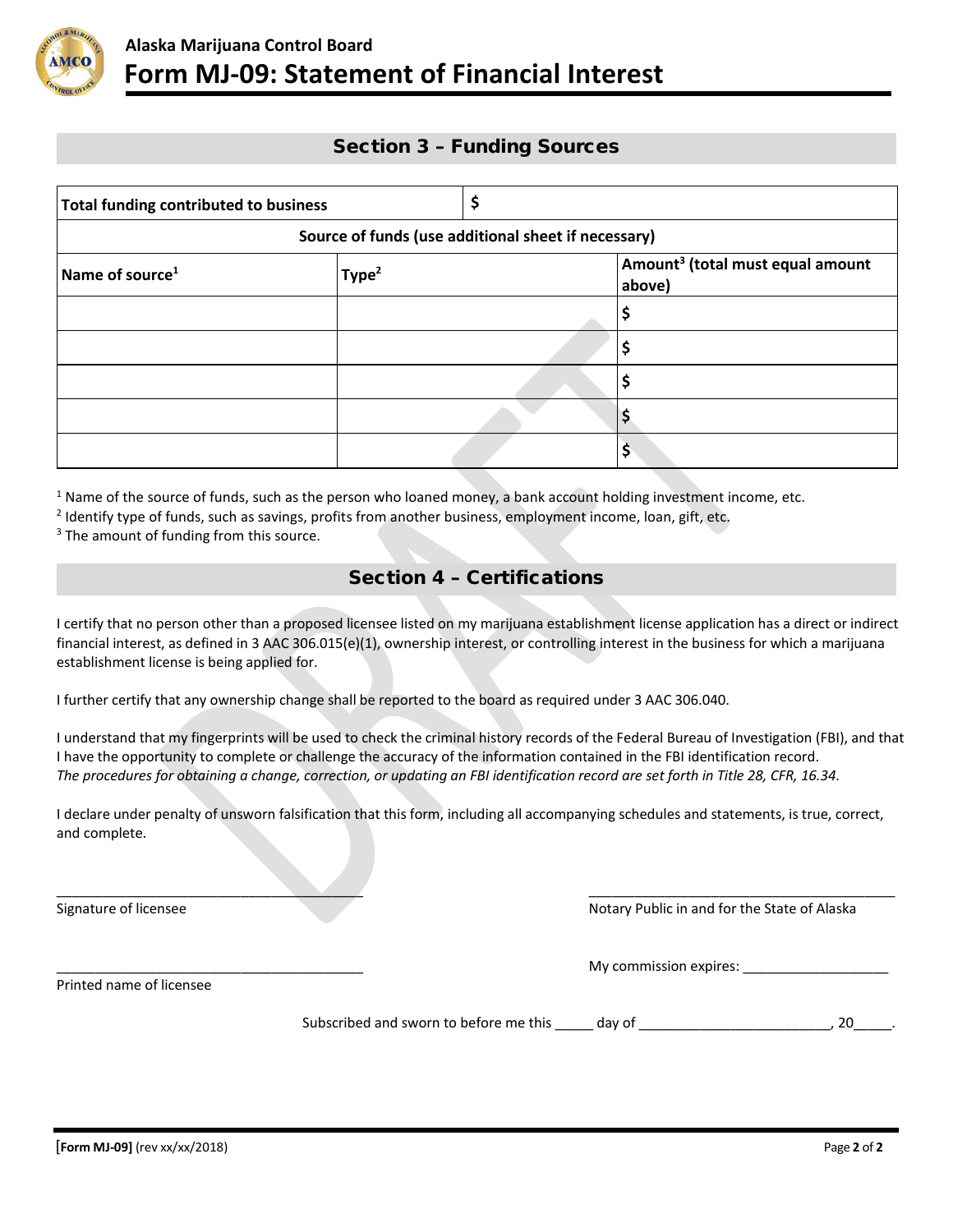This falls under the heading of "be careful what you wish for...".

Who will safeguard these thousands of personal financial records of hundreds, maybe thousands, of applicants and others swept up in these disclosure requirements ? If stored as digital records, how much will have to be spent to ensure they are not hacked ? If the NSA and the CIA cannot safeguard its records (despite spending uncounted millions on digital security), how will AMCO accomplish this feat ?

 If these records are kept only as physical documents, how much storage and cataloguing and security will be needed to prevent theft and unauthorized copying ? How much money will be spent making multiple copies when needed for a hearing or other review ? Who will ensure all these copies of private personal documents will be destroyed when no longer needed ? Who will guard the guardians ?

What kind of increased security measures will the Board members, its agents and staffers need to be subjected to to ensure they are not accidental or deliberate leakers ?

 Who will screen these personal records to see which ones should be scrutinized by the Board ? Who on the AMCO staff is trained in accounting forensics ? Are the Board members themselves equipped to decide all the kinds of issues which can arise from these records and deal with them in closed hearings ?

 How real and substantial are the theoretical benefits of such a greatly enlarged regulatory system ?

David Shimek, Anchorage, AK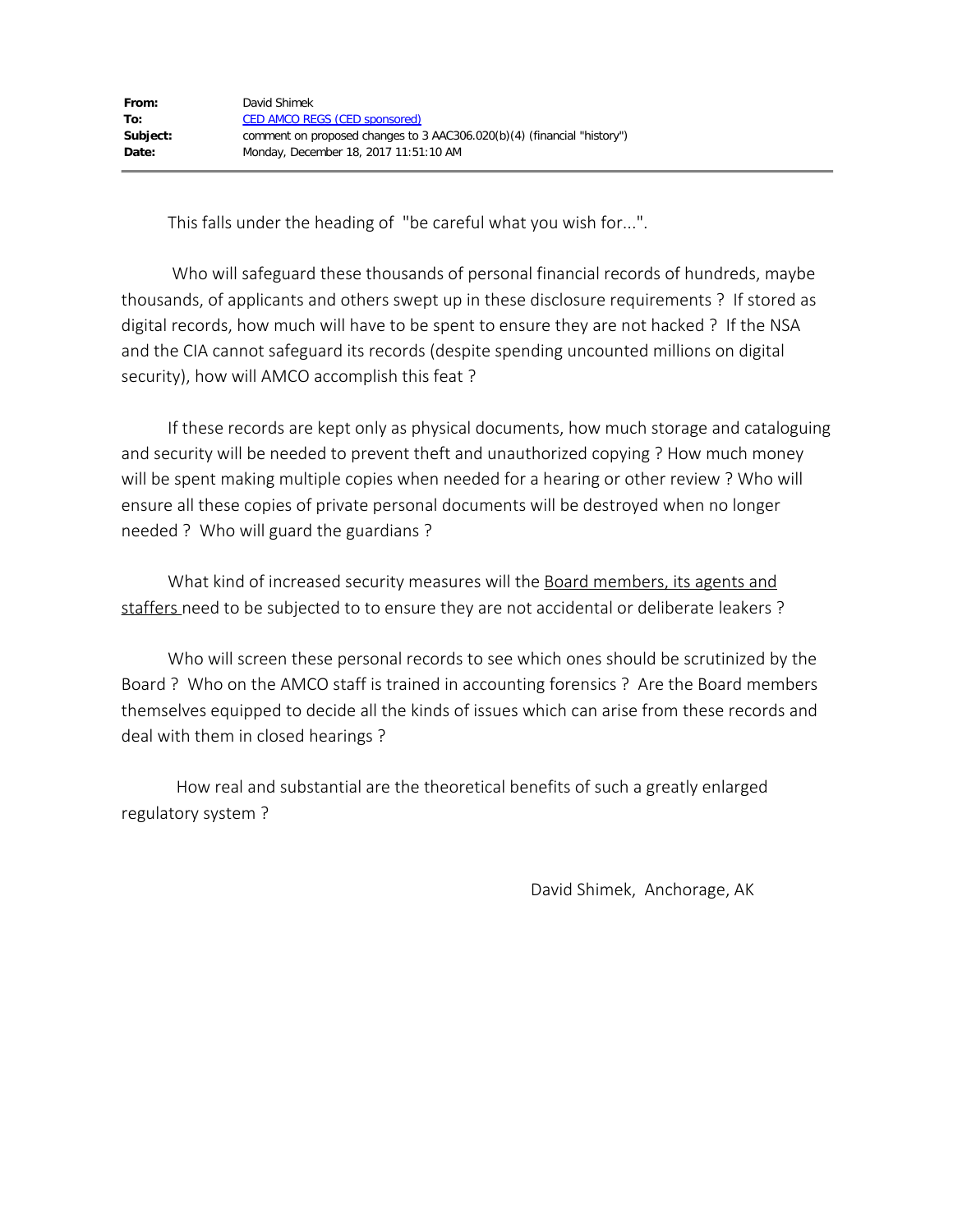Dear MCB,

Thank you for the opportunity to comment on these proposed regulations.

I believe that this rewrite is vague, overly broad and could have unintended affects, specifically:

3 AAC 306.015(e) is repealed and readopted to read: (e) In this section,(1) "direct or indirect financial interest" means (A) having a financial interest in the business of \$20,000 or more;

(B) having an interest in the business such that the performance of the business causes, or could reasonably be anticipated to cause, financial benefit or hardship This could be interpreted to include any bank or other financial institution that lent money to a licensee. It also would preclude arrangements to license proprietary methods and other intellectual property.

(C) lending money, real property or personal property to a licensee for the use in the business; This could be interpreted to include leasing of equipment, vehicles or any other high capital expenditures and that could pose a real hardship on certain operations

(D) giving money, real property or personal property to a licensee for use in the business; or (E) being the spouse or cohabitant of a licensee;

Could be interpreted so that "cohabitants" include people who share housing, eg. roommates, children etc. And vague, how long does a person have to live someplace to be considered a cohabitant?

Thank you for your consideration.

Regards, Brian

-- Brian Coyle, CEO *Steep Hill Alaska* [brian.coyle@ak.steephill.com](mailto:brian.coyle@ak.steephill.com) ofc: 907 770-9997 cell: 907 280-8088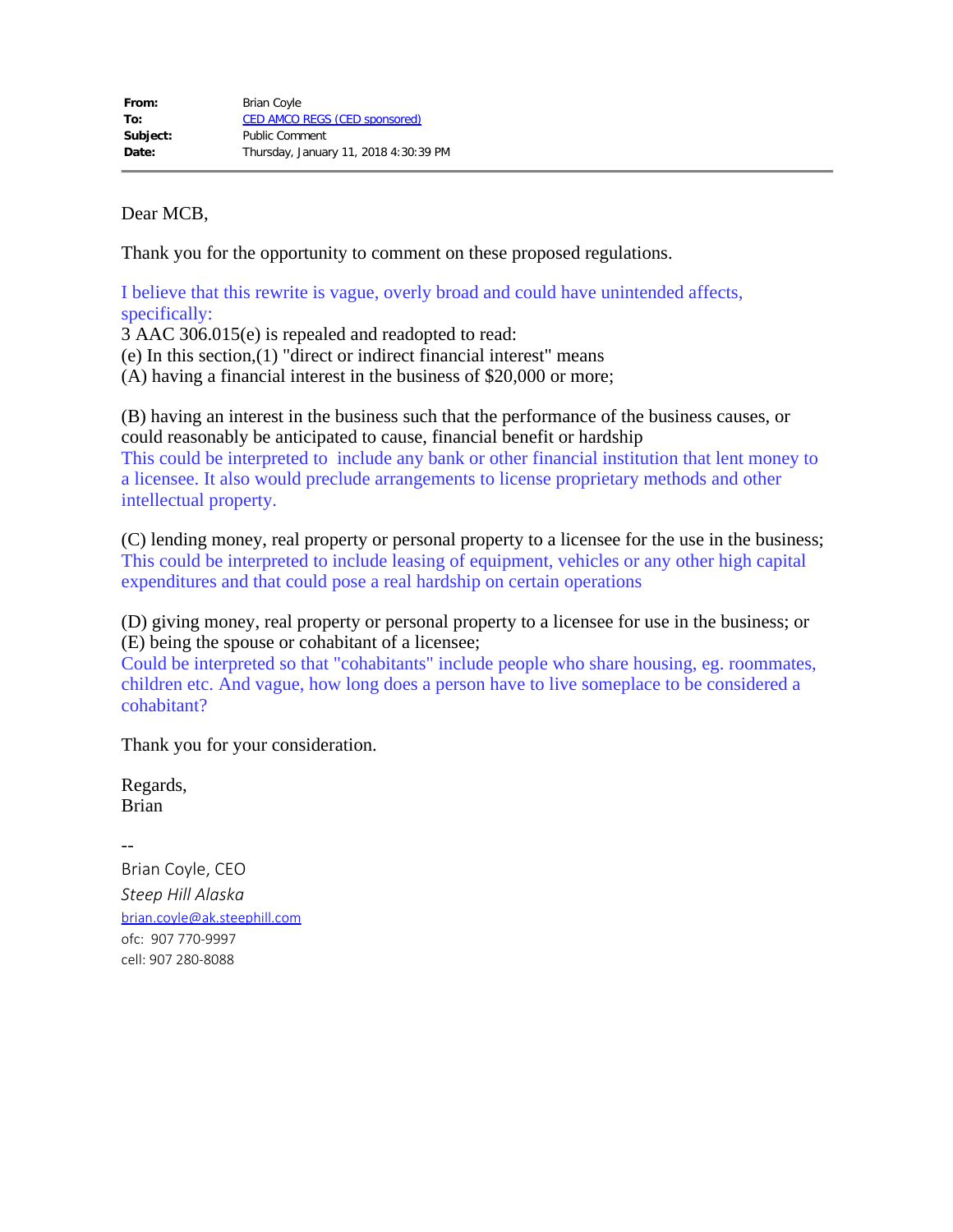I am writing to comment on the proposed marijuana regulations.

I think the rewrite of some of the regulations are good, and makes them clearer and better organized. However, I do think that the Board should decline to adopt certain definitions of what constitutes someone having a "direct or indirect financial interest." Section 306.105(a) states that only the actual licensee can have a "direct or indirect financial interest" in a marijuana establishment. Section 306.105(e)(1) then provides five definitions of what it means to have a "direct or indirect financial interest." The first two definitions are consistent with the term and but the following three will raise confusion and are outside the scope of what a direct or indirect financial interest typically entails:

> "(C) lending money, real property or personal property to a licensee for the use in the business;

(D) giving money, real property or personal property to a licensee for use in the business; or

(E) being the spouse or cohabitant of a licensee;"

In addition it is contrary to the general understanding of what it means to have a financial interest in the business, they would have an unfair impact on licensees, and they could lead to absurd results. I will address each in turn:

*Lending money*. It is a stretch to say that someone who lends money a business to therefore has a financial interest in the business. It would be one thing if the repayment of the loan was tied to the profitably of the business, since that would indirectly make the lender an equity partner so long as the loan remains unpaid (I note that you allow such an arrangement for landlords whose rental receipts are tied to business receipts, by excluding them from the definition of this section). However, it is expensive to start a marijuana business and jump through the licensing hoops, and I expect quite a number of licensees have borrowed money from family friends to start out. These lenders would presumably be rooting for the success of the business, but unless the loan is actually secured by the business assets, the loan is personal to the borrower. After all, the licensee would be on the hook to repay the loan no matter the outcome of the business venture. When I borrow money from a bank to purchase a car, the lender is certainly hopeful that I remain employed so that I can more easily pay back the loan, but my debt to the lender exists regardless of my employment, and the loan does not give the lender the right to interfere with my business or employment affairs. It strikes me that this rule would make it impossible for anyone to borrow money from anyone – their parents, cousin, their BFF, or even banks if bank loans because available in the future -- to start or grow their marijuana establishment. I am not aware of any other type of business that labors under such a restriction.

*Giving money*. As much as it is difficult to see how a lender automatically has a financial interest in the business, it is even more of a stretch to see how a gifter of money has a financial interest. Just as some establishments are started with family loans, some are likely started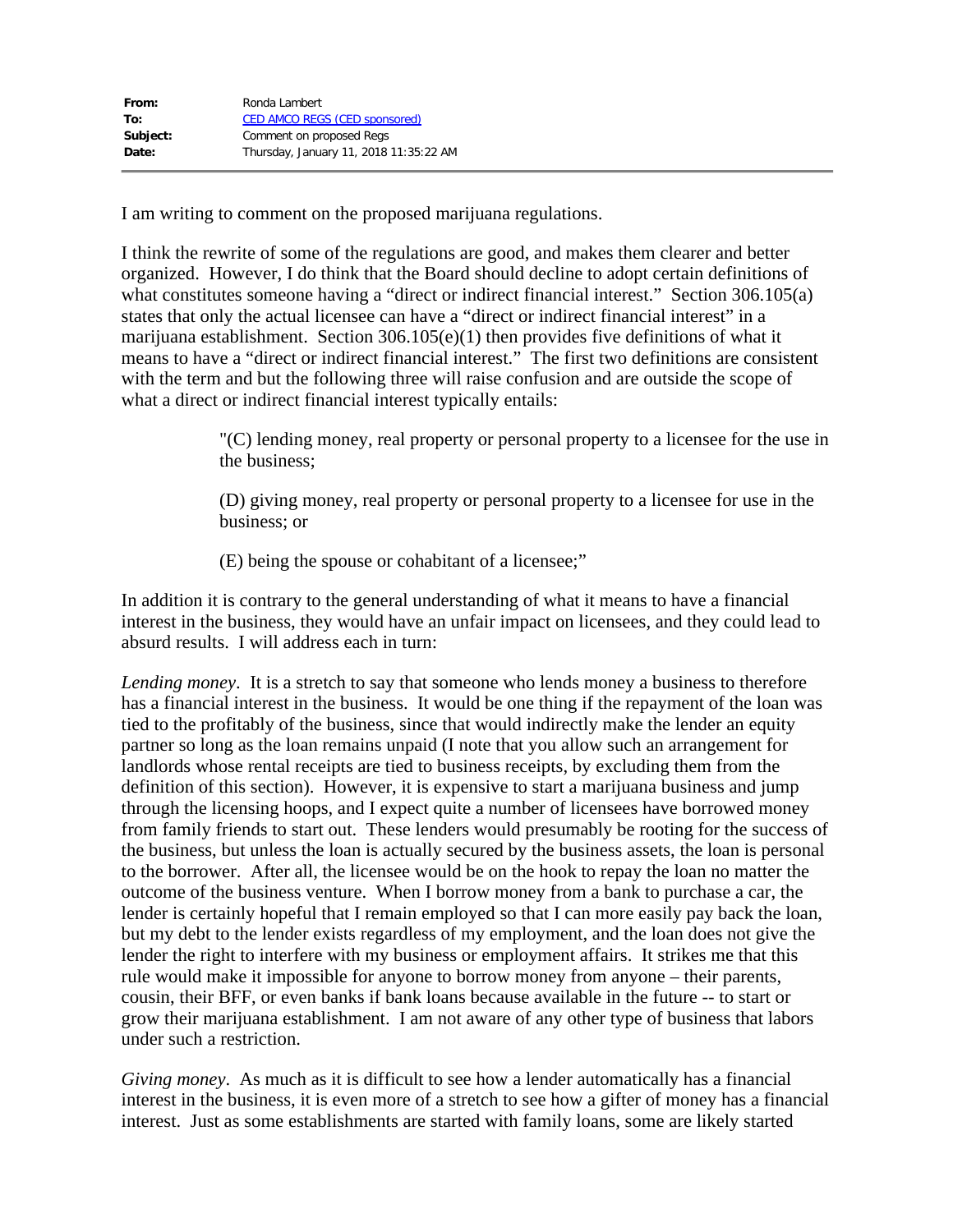with gifted contributions to the licensee's necessary seed money. The essence of a gift is that you have no expectation of ever being repaid. When you gift money, you give the money and then you financially walk away. In no sense does a gift of money to a licensee create any ongoing financial interest in the business.

*Spouse or cohabitant*. This proposed inclusion is difficult to grasp. If a spouse or cohabitant is defined as having a "financial interest" and one cannot have a financial interest without being the licensee, does that mean that both spouses must be the licensee, or that a prospective licensee cannot remain married if they are to obtain a license? Must the prospective licensee move out of a home shared with a spouse or other adult prior to applying for a license or license renewal? Does it extend to all members of the same household, or only those with whom one is in a significant relationship (and if the latter, how "significant" must the significant other to fall within the prohibition of this regulation: joint bank account? frequent intimacy?). Does it bar a current licensee from getting married, or from moving in with another adult, or from changing the composition of his or her current household? The regulation also makes no practical business sense. Many people who have a spouse or cohabiting partner operate a business – Amway salespeople, attorneys, engineers, realtors, sole proprietors of all sorts – and there is no requirement that the spouse or cohabitant must either become a formal co-owner or move out

For these reasons, I ask that you strike these three subsections from  $\S 306.105(e)(1)$  of the proposed regulations.

I thank you for your consideration of these comments.

Ronda Lambert



Virus-free. [www.avg.com](http://www.avg.com/email-signature?utm_medium=email&utm_source=link&utm_campaign=sig-email&utm_content=webmail)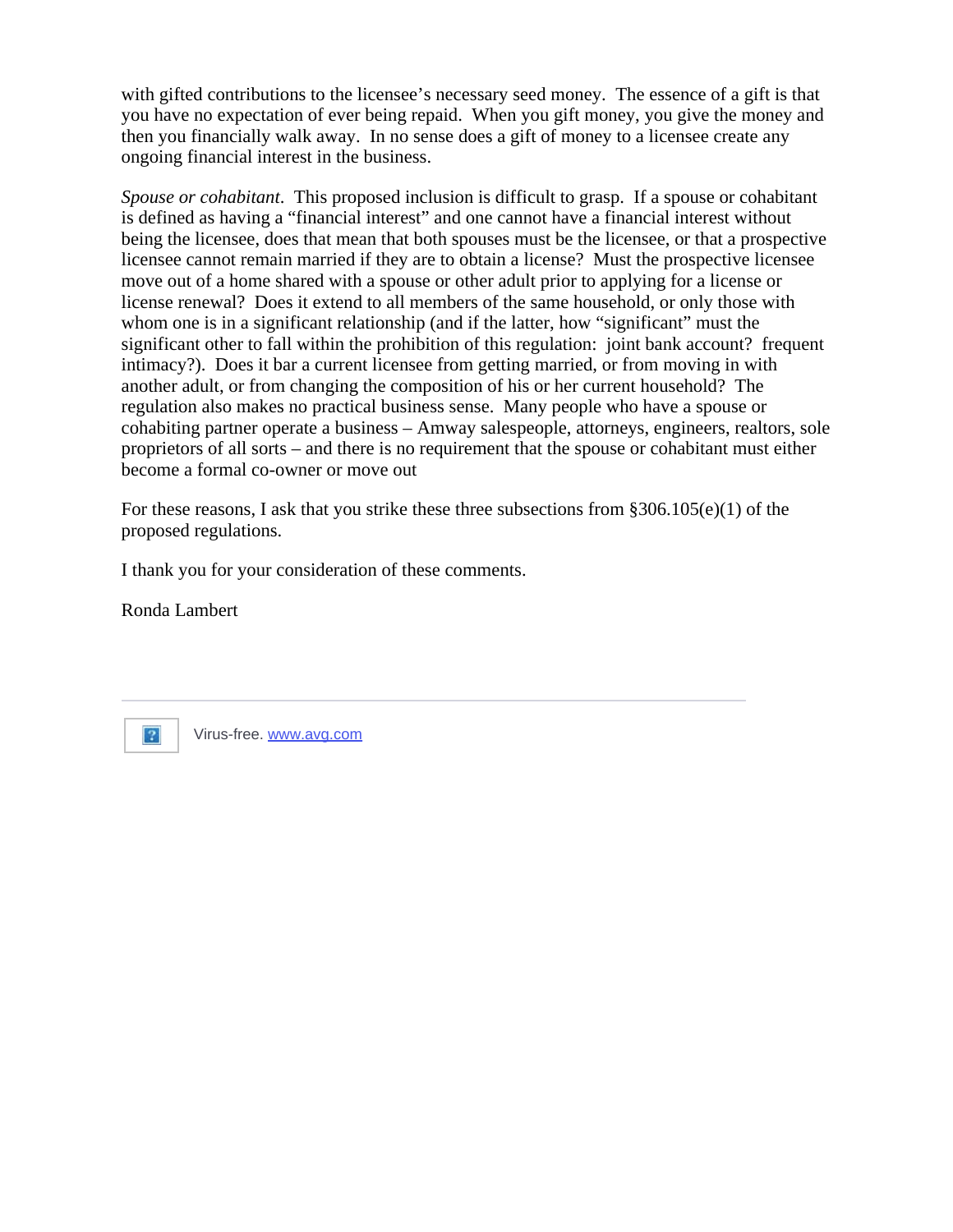| From:    | Tina Smith                                   |
|----------|----------------------------------------------|
| To:      | <b>CED AMCO REGS (CED sponsored)</b>         |
| Subject: | Proposed regulation change to 3AAC306.015(e) |
| Date:    | Thursday, January 11, 2018 3:57:24 PM        |

3AAC 306.015(e) definitions of direct or indirect interest (e)

(E) I Would like to suggest adding language that specifies "Cohabitant" as "domestic partnership" in some way. Example of why it is needed is this is an industry that is attracting young entrepreneurs who may be living in a roommate situation. Starting a business is expensive and this is a cost effective way to cut living costs. That could be defined at some point as "cohabitation" and in multiple areas in the regulations could be an issue where it should not even be a consideration.

Thank you for your time and consideration.

Tina Smith Owner/CEO Midnight Greenery (907)727-2000 [t.smith@midnightgreenery.com](mailto:t.smith@midnightgreenery.com)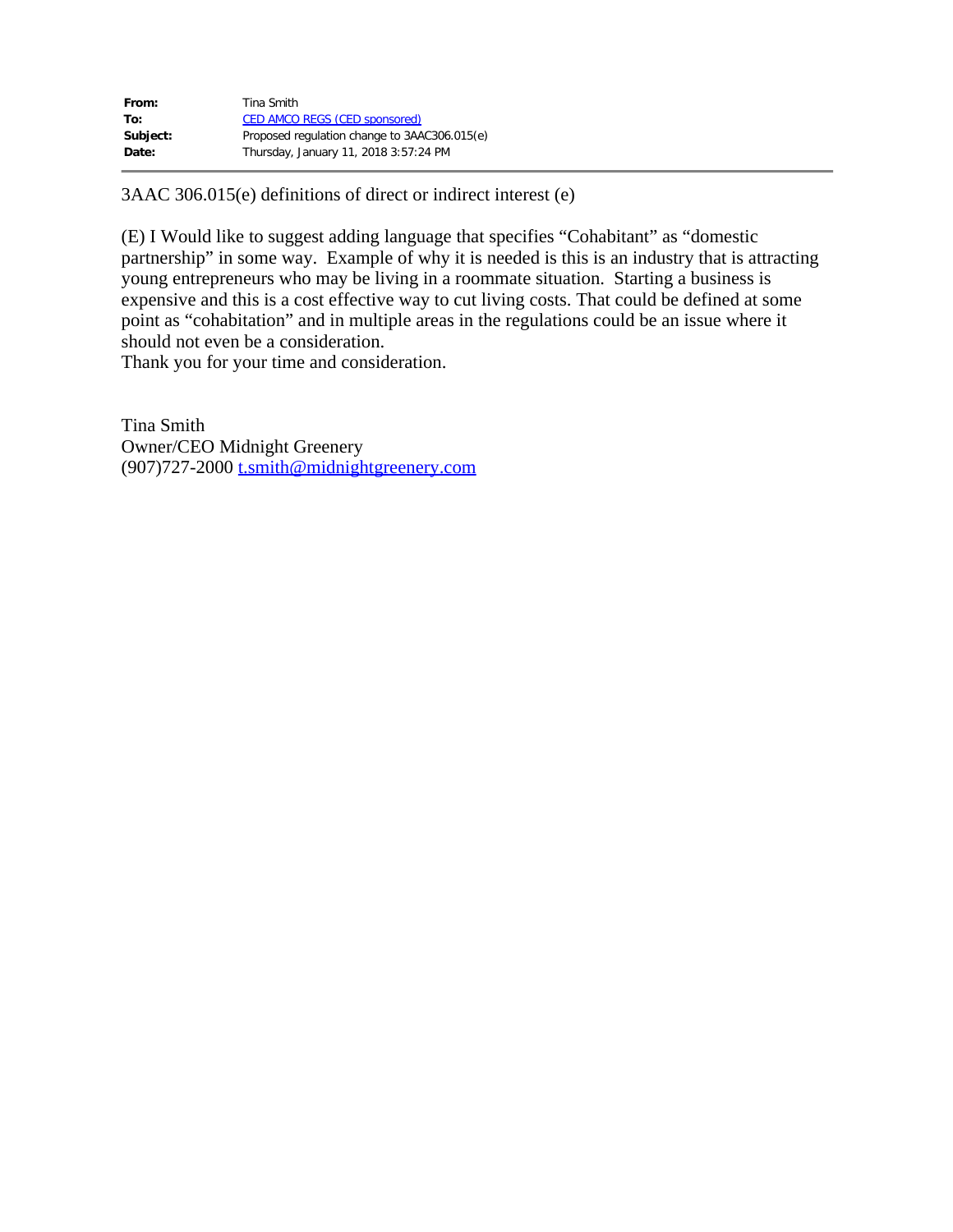January 8, 2018

Marijuana Control Board Peter Mlynarik, Chair Mark Springer Loren Jones Brandon Emmett Nicholas Miller Alcohol & Marijuana Control Office 550 West Seventh Avenue, Suite 1600 Anchorage, Alaska 99501

RE: Proposed 3 AAC 306.015; 3 AAC 306.020; 3 AAC 306.990 – Financial background checks for marijuana business applicants; residency requirements for marijuana licensees

Dear Sirs:

Great Northern Cannabis, Incorporated (GNC) is an Alaska corporation with approximately 45 full- and part-time employees, and 23 Alaskan shareholders from a wide variety of backgrounds. We currently own and operate a cultivation facility and a retail store. We thank you for the opportunity to comment on the proposed regulations for financial background checks for marijuana business applicants; residency requirements for marijuana licensees.

GNC has reviewed the proposed changes and offers the following comments:

- 1. We consider the addition of "ownership interest" and "controlling interest" to 3 AAC 306.015(a) superfluous but not overly objectionable.
- 2. We object to the new language proposed for 3 AAC 306.015(e), specifically:
	- a. In subsection (1) (B) a landlord who fails to make timely facility repairs could reasonably be anticipated to cause financial hardship to a business, yet most landlords do not have ownership interests in their tenants' companies.
	- b. Subsection (1) (C) is problematic as it appears to prohibit loans from outside Alaska. Given the difficulty of obtaining capital, adding further barriers is a step in the wrong direction.
	- c. Subsection (1) (E) is ridiculous on its face; there is no reason to assign a financial interest to a cohabitant like a roommate, nor to assume a spouse shares a financial interest. Indeed, some of our shareholders' spouses have specifically eschewed financial interest for personal and/or professional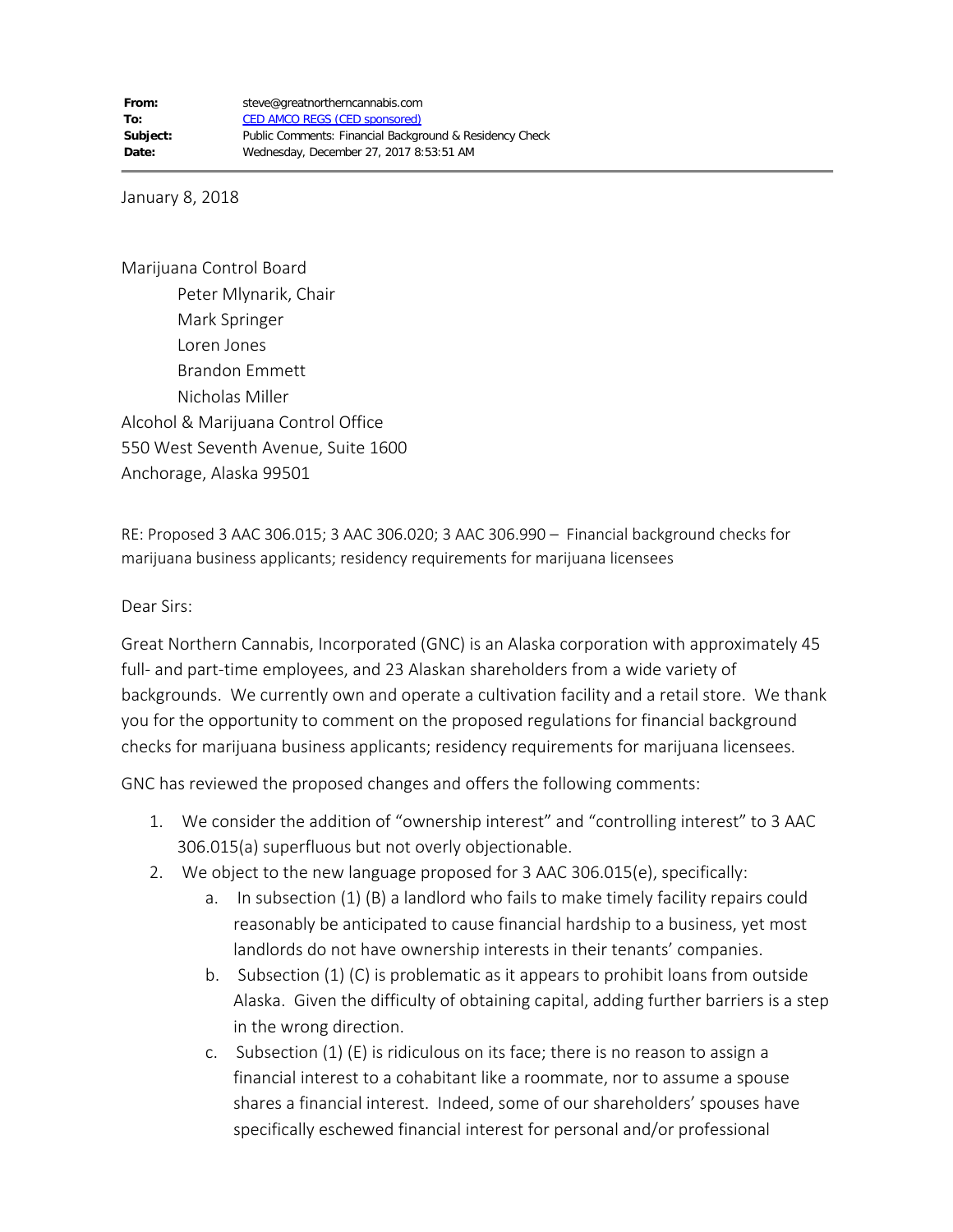reasons. This subsection cannot possibly pass legal muster and should therefore be deleted.

3. We are wary of adding ", and financial history information required by the board." To 3 AAC 306.020(b)(4). The amount of information and attestation already required of applicants is already sufficient to the point of onerousness (e.g. new fingerprint cards for license renewals) without adding further burdens. Please delete this change.

Thank you again for the opportunity to comment on these proposed changes. We would be happy to answer questions and participate in any rule-drafting discussions.

Best regards,

Steve Brashear Chairman & CEO Great Northern Cannabis, Inc.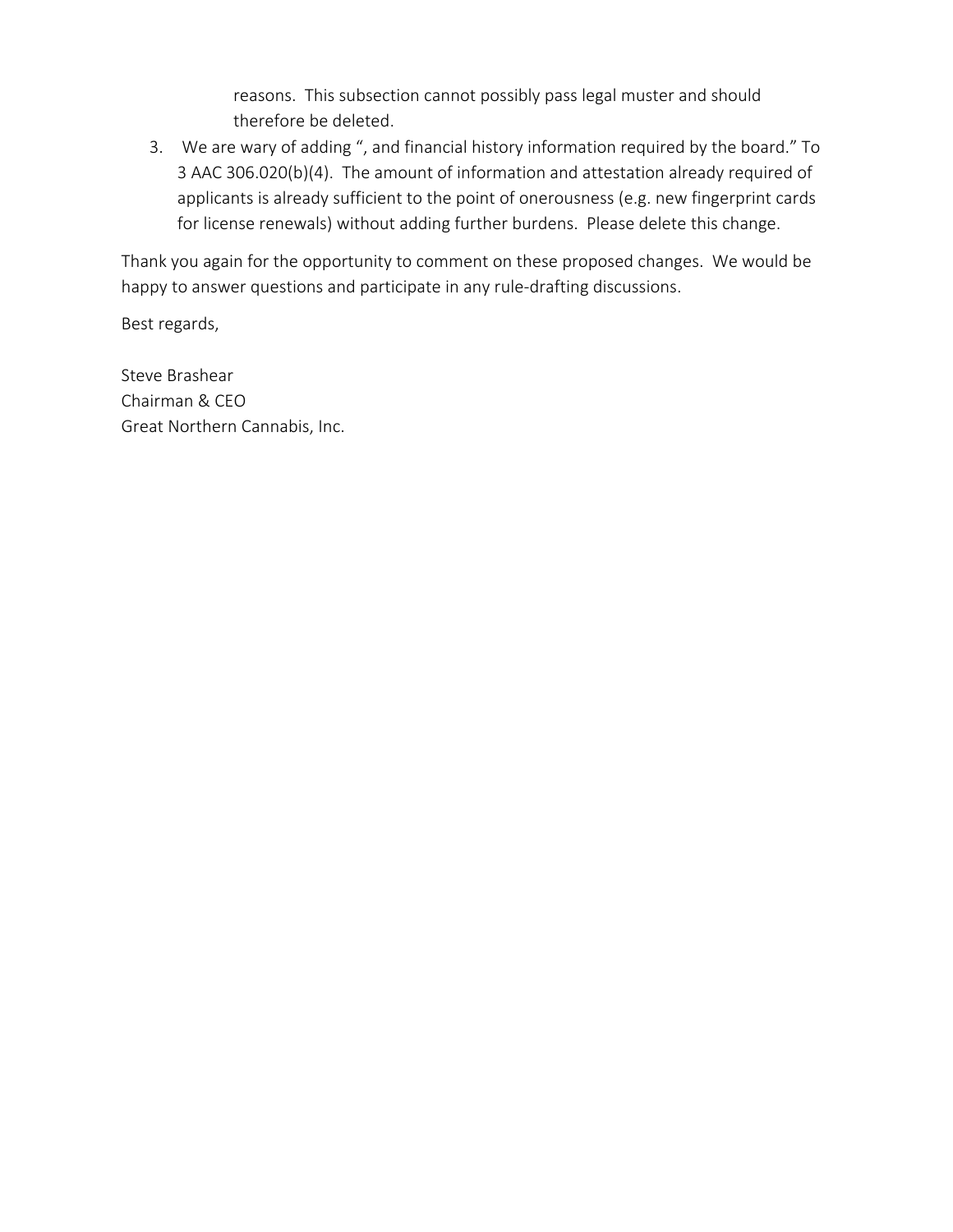

Jana D. Weltzin Licensed in Alaska & Arizona 3003 Minnesota Blvd., Suite 201 Anchorage, Alaska 99501 Phone 630-913-1113 Main Office 907-231-3750 JDW, LLC [jana@jdwcounsel.com](mailto:jana@jdwcounsel.com)

January 11, 2018

Marijuana Control Board Director McConnell *Sent Via Email*

## **Re: Public Comment Relating to Regulation Project "Financial Background Investigations"**

Dear Honorable Members of the Marijuana Control Board & Director McConnell:

Thank you for considering my public comment for the regulation projects identified below.

## **Financial Background Investigations Proposed Regulation**

Change in section  $3AAC 306(15)(a)$  – adding ownership interest or controlling interest, no objection, this seems reasonable.

Change in section 3AAC 306(15)(e) – section (1)(A) change seems reasonable but also seems to be unclear as to what measures the department of AMCO would have to investigate such types of relationships. The language as currently drafted would lend an investigator to make very subjective conclusions that are not easy to quantify by any factual or fixed measure. For example, what does ordinary compensation mean? And how does one classify ordinary compensation for an employee who risks federal criminal action every day working at an establishment that is in the business of engaging in a commercial marijuana business. Similarly, what is under compensation?

In section  $(1)(A)(ii)$  proposes an addition of making persons who lend money, real property, or personal property for use of the business licensees. This, in part, directly contradicts this Board's previous decision, a decision of which I have in writing from the former director's administration and a decision of which the entire marijuana regulated industry has relied upon. The Board